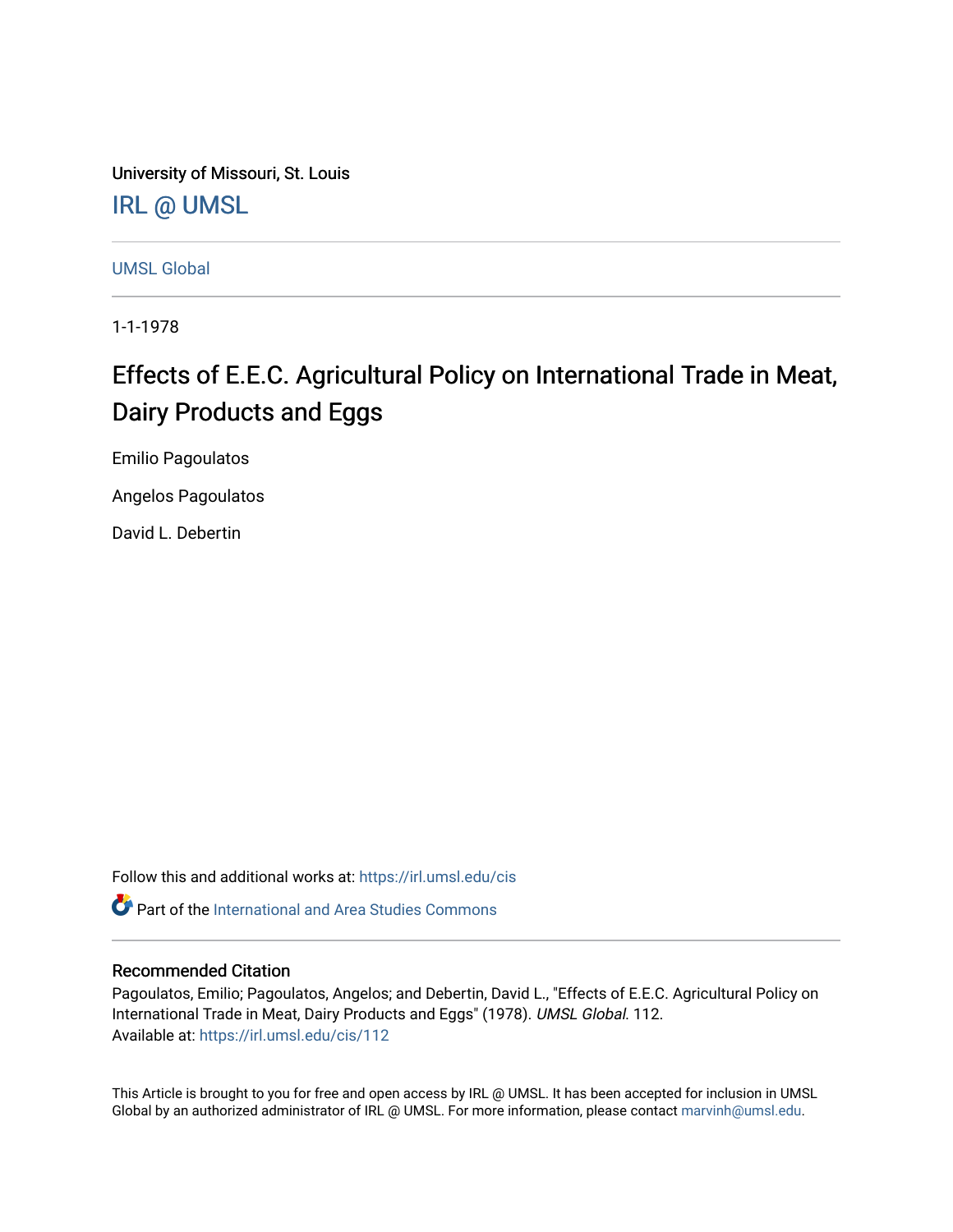Occasional Paper No: 782 January, 1978

## EFFECTS OF E.E.C. AGRICULTURAL POLICY **ON** INTERNATIONAL TRADE IN MEAT, DAIRY PRODUCTS AND EGGS

Emilio Pagoulatos

Š.

, David Debertin

Angelos Pagoulatos

*)*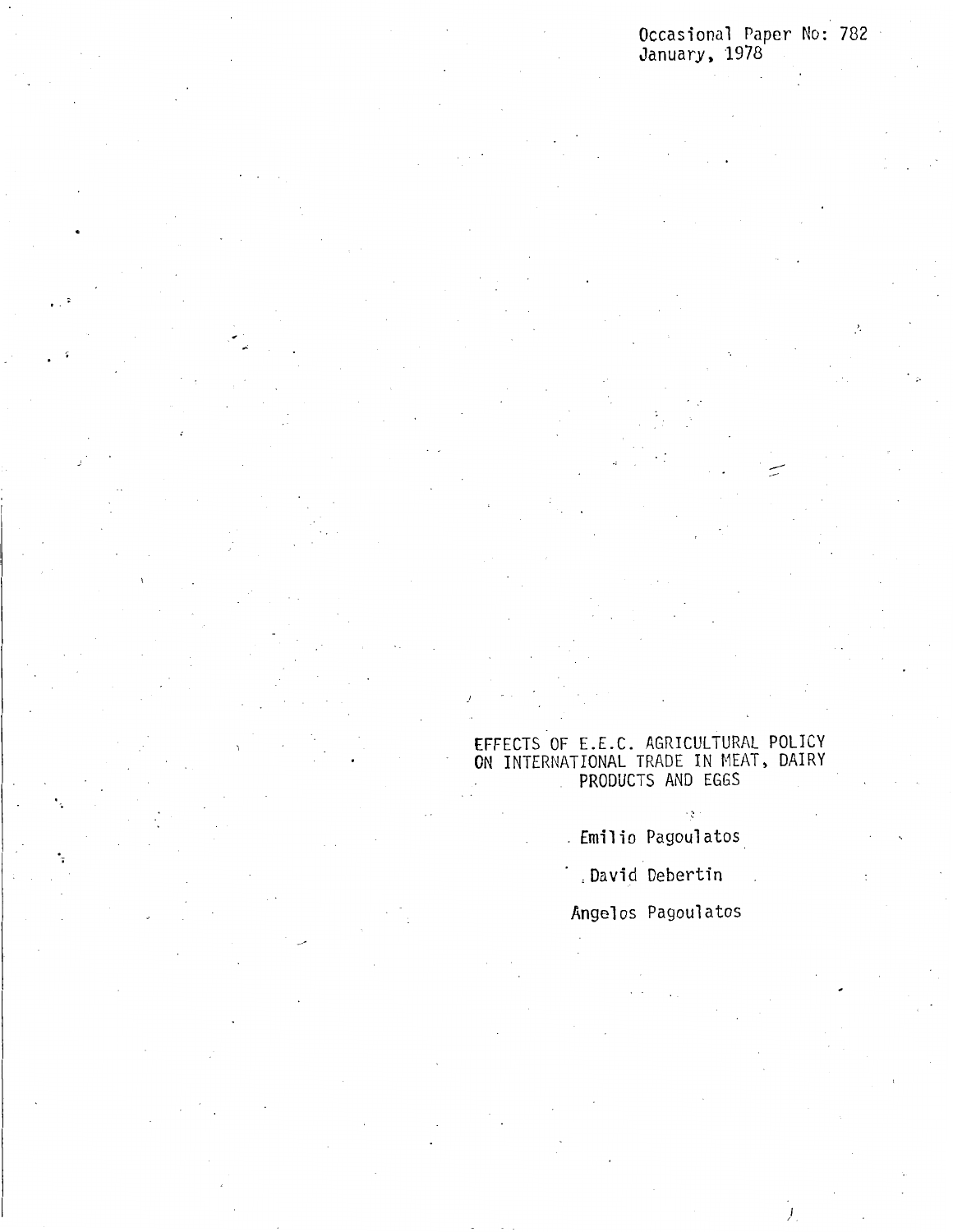# EFFECTS OF E.E.C. AGRICULTURAL POLICY ON INTERNATIONAL TRADE IN MEAT, DAIRY PRODUCTS AND EGGS

Emilio Pagoulatos, David Debertin and Angelos Pagoulatos\*

·'ff .,.(

*J* 

## Abstract

*,:* 

This study attempts to estimate the quantitative effect of the "variable levy" protection system in the European Community based on an econometric model describing the operation of markets for meat, dairy products and eggs in the E.E.C. The estimated model contains 21 behavioral and 5 te'chnical relationships and is based on annual data covering the 1953-72 period. Simulating with the model under free trade conditions and comparing with observed trade values, we conclude that the adoption of "variable levies'' has stimulated imports from other common market members and has led to considerable trade diversion away from non- E.E.C. sources. Furthermore, trade diversion was particularly severe in the case of butter and milk, where protection has been the highest.

Emilio Pagoulatos is Associate Professor of Economics and Research Associate **of** the Center for International Studies of the University of Missouri-St.Louis; **David** Debcrtin and Angelos Pagoulatos are, respectively, Associate and Assistant Professor of Agricultural Economics at the University of Kentucky.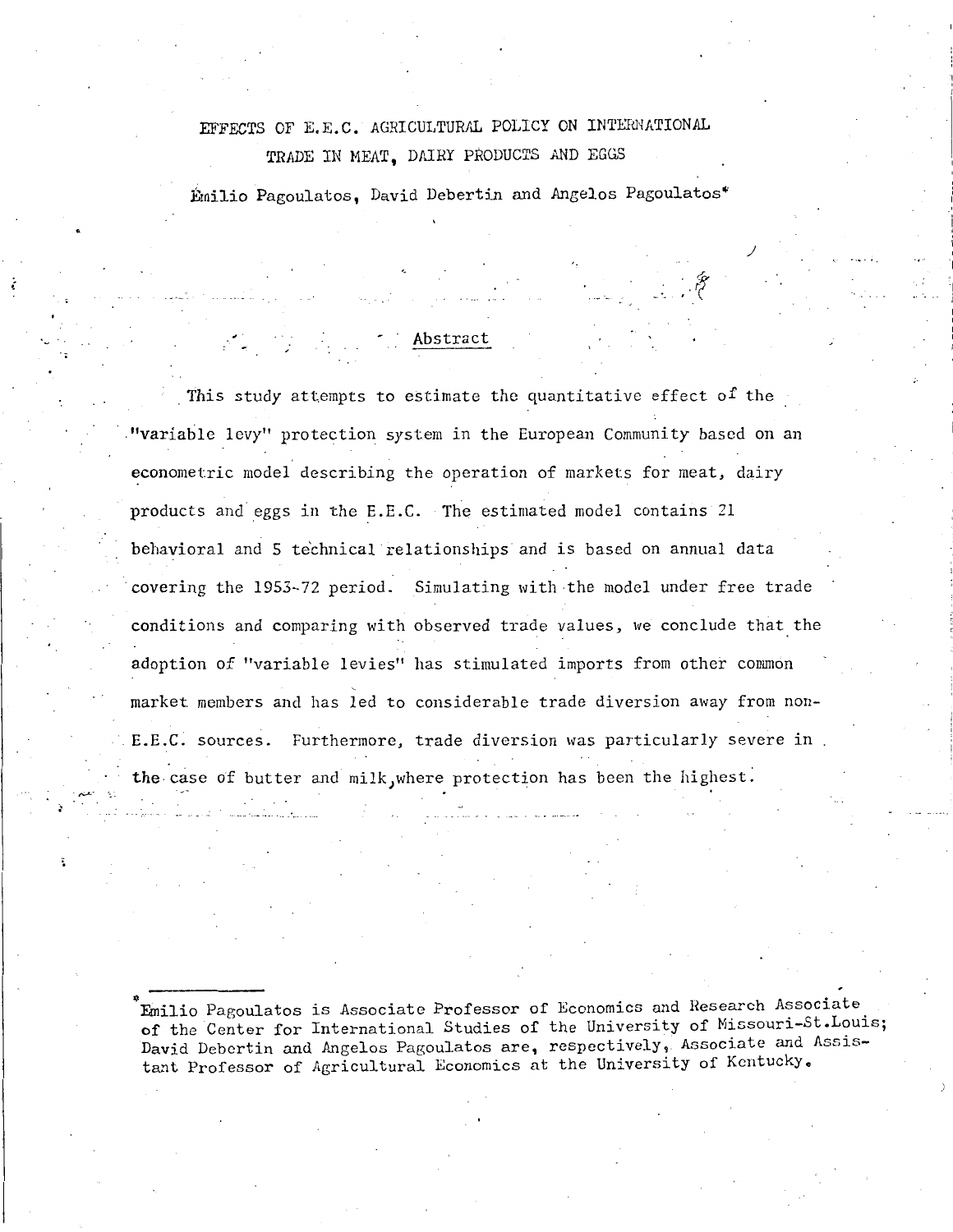# EFFECTS OF E.E.C. AGRICULTURAL POLICY ON INTERNATIONAL TRADE IN MEAT, DAIRY PRODUCTS AND EGGS

Emilio Pagoulatos, David Debertin and Angelos Pagoulatos\*

Trade in temperate zone agricultural products has largely remained outside the trend towards liberalization that has characterized international trade in the last thirty years. One of the most debated issues in this regard has been the European Community's Common Agricultural Policy (CAP) and its effects on world trade. While several studies have suggested that the adoption of the CAP has stimulated internal trade and slowed down third countries' farm exports to the EEC, their estimates were not derived from **a** model that takes account of supply, consumption and trade relationships  $[1, 4, 10, 11].$ 

·It is the objective of this paper to evaluate the impact of the CAP on production, consumption and intra-EEC and world.trade, based on an econometric model describing the operation of markets for meat, dairy products and eggs in the European Community. The model contains twenty one behavioral and five technical relationships and is based on annual data covering the 1953-72 period. The parameters of the structural relationships **are** simultaneously determined and are estimated by three-stage least squares.

We begin with a brief description of agricultural and trade policies in the EEC. Next we discuss the theoretical specification of the model and the statistically estimated equations. Finally, we evaluate the model's forecasting ability within the sample period and an attempt is made to capture the effect of the adoption of the CAP on world trade.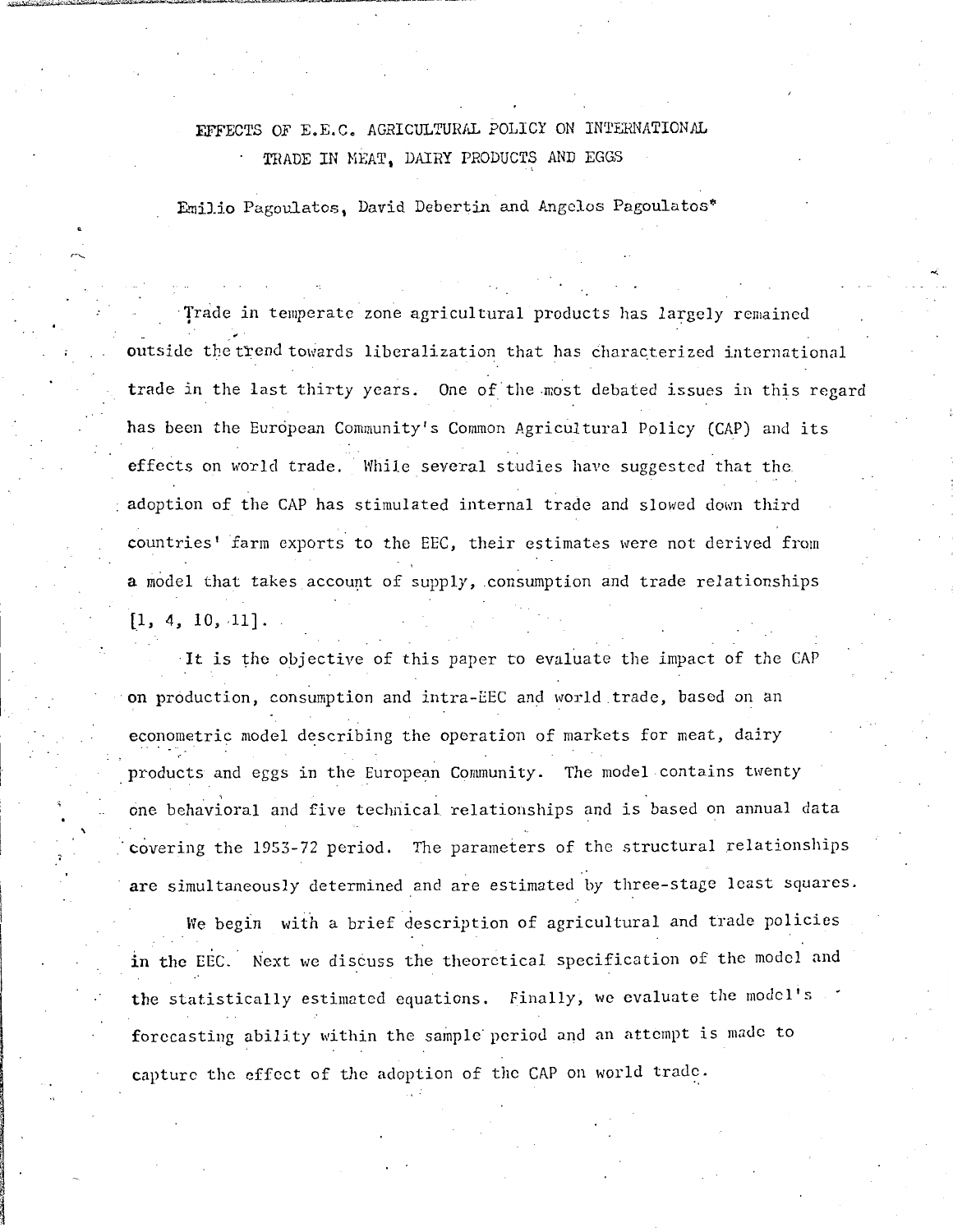AGRICULTURAL AND TRADE POLICIES IN THE E.E.C.

Protection of the European Community's market for agricultural commodities is based on the Common Agricultural Policy (CAP), which was adopted in 1962 and became fully operative by 1968.<sup>1</sup> The CAP was designed **to** assure the maintenance of high farm incoincs through a variety of regulations that differ between commodities. These regulations constitute the CAP's "market" or "price" policy and involve support prices fixed well above world market prices, variable levies on imported agricultural products from extra-EEC sources and the exporting of surplus production with the aid of export subsidies (or "restitutions"). The costs of financing this system are met through a common fund established from the proceeds of the import levies and-contributions from the member governments.

Even though the market or price policies of the CAP differ from commodity to commodity, there are some common features which result in free trade between member states, a common system of protection against non-member countries and a common price and income policy internally. The common price policy relies, basically, on a "variable-levy" system of protection which is applied to all commodity groups included in this  $\text{study.}^2$ .

The calculation of the "variable levies" to be applied on imports from non-EEC countries involves three steps: (1) a "target" or "indicative price" is determined and is a theoretical price towards which the common market price should tend;  $3(2)$  a "threshold price" is fixed at which imports from non-member countries can enter the EEC and which is lower than the target price by the transportation cost from the port of entry;<sup>4</sup> and

2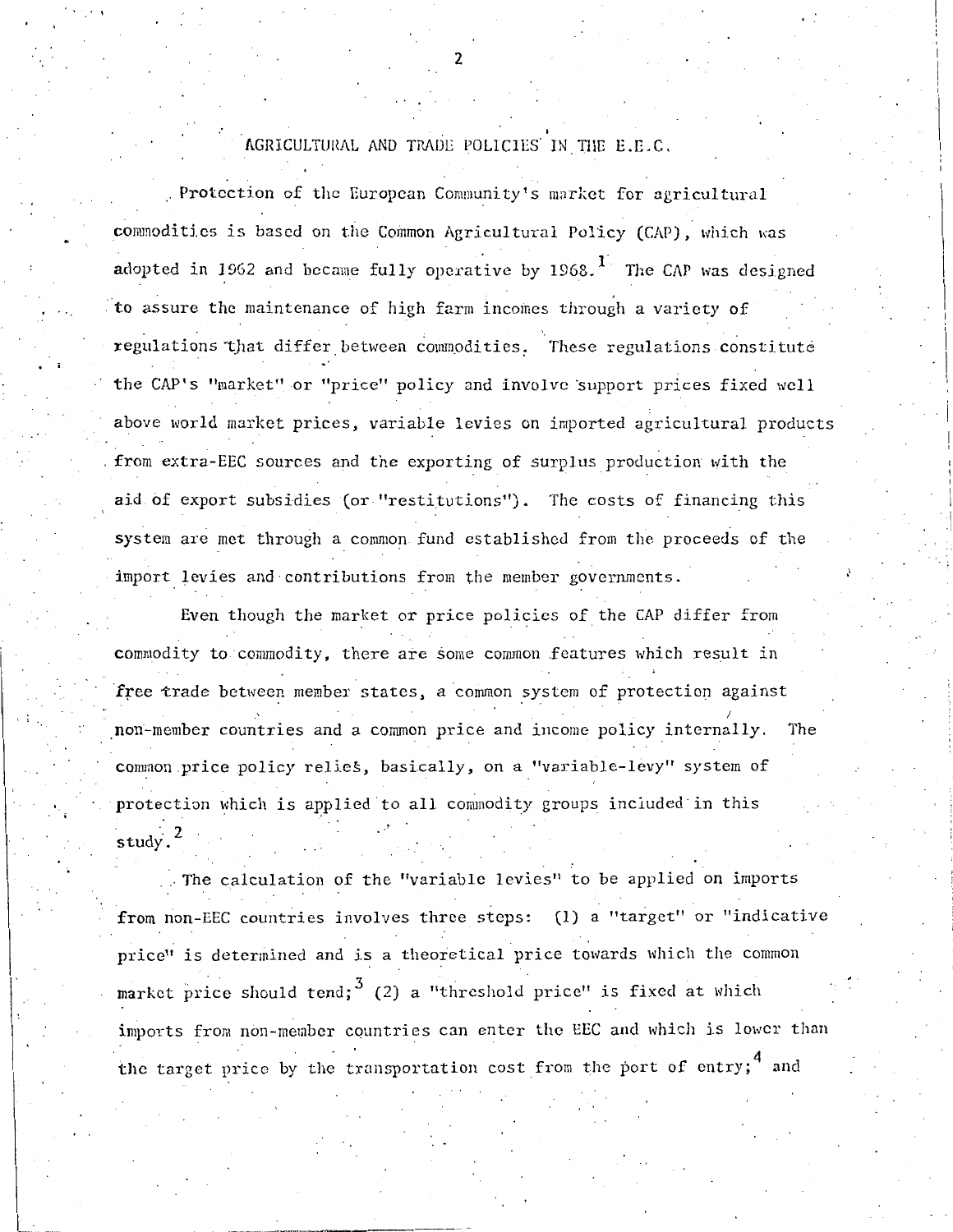$(3)$  the "import levy" is computed on a daily basis as the difference between the threshold price for a commodity and the world price.

Along with the variable levies, "intervention prices" are employed **.to** ensure that a satisfactory level of prices is achieved in the EEC. The intervention price is between 90-95 percent of the target price and constitutes a guaranteed price at which government agencies will undertake support buying if the market price shows a tendency to fall below the intervention price. In conclusion; the CAP keeps market prices within two limits; the upper limit is the threshold price and the lower limit is the intervention price.. If excess demand or rising costs in the market for an agricultural commodity tend to raise the market price above the threshold price, then imports from extra-EEC sources enter the community to fill the gap in demand. If an excess supply causes the market price to fall below the intervention price, . the EEC Commission will have to enter the market and·support the price.

The effect of the adoption of the CAP has been to raise internal producer prices (threshold prices) above world market (or import) prices, which approximates the degree of import protection in the EEC. The degree of protection has been particularly high in the case of butter, milk, cheese, poultry meat, wheat, oats and rye  $[7, 8, 9]$ . In addition to resulting in higher prices for farm products and a higher degree of protection, the adoption of the CAP has stimulated domestic production. As a result the overall degree of self-sufficiency has increased for most agricultural commodities.and growing surpluses have accumulated for grains, dairy products and sugar. The increase in agricultural self-sufficiency, the rise in the degree of import protection and the removal of nearly all trade barriers between member nations

3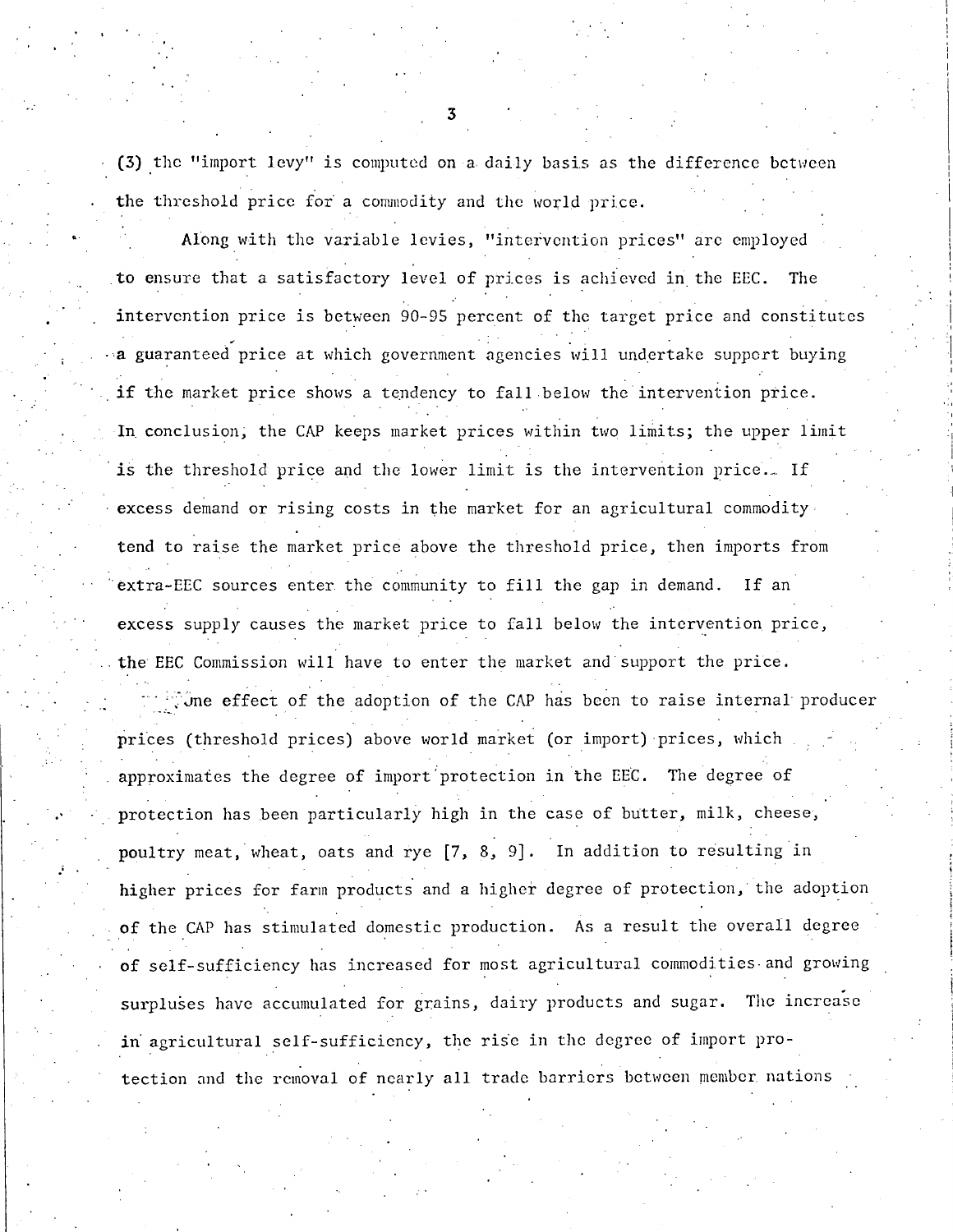has reduced net import requirements of temperate zone goods from non-members, while the growing surpluses of several commodities and the policy of export restitutiops has stimulated agricultural exports.

### GENERAL MODEL SPECIFICATION

The agricultural sector in the EEC can be disaggregated into several commodity groups for which sub-models are established. The estimated model includes five commodity groups selected on the basis of data availability, and the fact that all are covered by the variable-levy protection system.<sup>5</sup> Each commodity sub-model includes a domestic supply equation, a market demand equation, a change in stocks equation (where applicable), an export to non-EEC countries equation, and an intra-EEC import equation. Specification of these relationships is explained below.

#### Domestic Production

•.

. The theory underlying the domestic supply side is the traditional agricultural response to price. The quantity of domestic production in a particular year is primarily the result of farmer's production decisions and available technology. Lack of data for the EEC on some inputs (e.g. labor employed in each product category) prevented the use of the production function approach. Production out of domestic sources in period t is a function of the product price  $(P_+)$ , input prices  $(\text{IMP}_+)$ , such as the price of feedstuffs, and selected inputs  $(\text{IN}_+)$ , like the total livestock numbers in EEC. Thus, the supply function is specified as

(1)  $Q_t = f_1(P_t, NP_t, IN_t)$ 

Prices of the various commodities are treated as exogenously determined, since they are fixed each year by decisions made by the EEC Commission.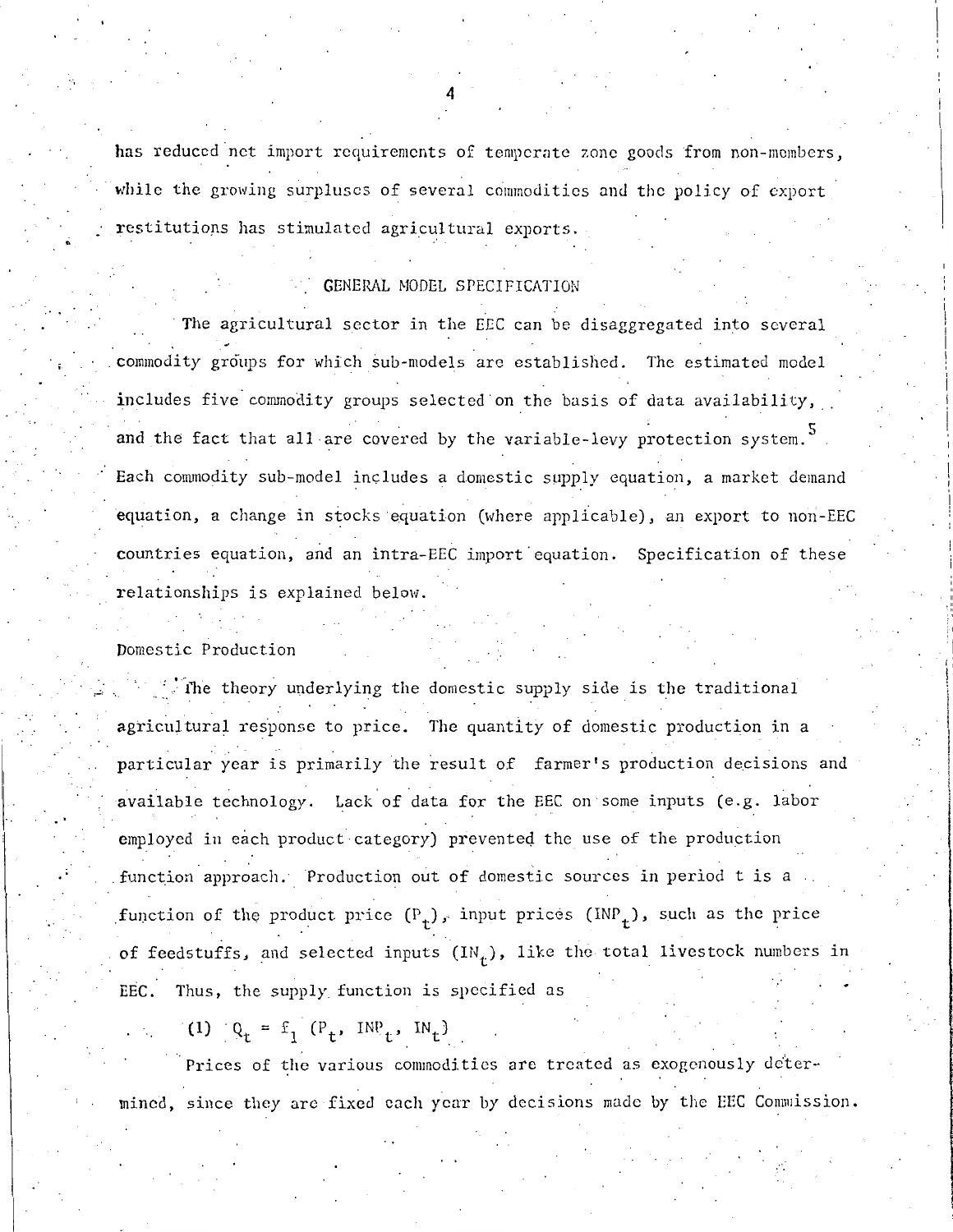#### Domestic Demand

Economic theory suggests that quantity demanded per capita is a function of the income level and the price of the commodity. Thus the per capita market demand equation is specificed as

$$
(2) \quad \text{PCC}_{t} = f_2 \quad (\text{YP}_{t}, \text{ P}_{t})
$$

where  $YP_t$  is-the real EEC per capita GNP, and  $P_t$  is the product price.

Change in Stocks

.,

Changes in stocks are expected to be a function of current prices, and a general shift variable such as the level of commodity consumption. Consequently, **the** specification of the function of changes in stocks is

$$
(3) \quad \text{DST}_{t} = f_3 \ (C_t, P_t)
$$

where  $C_t$  is the level of demand at time t, and  $P_t$  is the price. A change in. stocks equation. is included only in the case of. butter, since changes in stocks for the remaining products were negligible.

Exports and Intra-EEC Imports

Imports represent an additional source of agricultural supply, while exports constitute another component of the demand for agricultural products. Consequently, exports are specified as a function of a time trend (TIME), and the . product price

$$
(4) \quad X_t = f_4 \quad (\text{TIME}, P_t)
$$

and intra-EEC imports are treated as a function of real per capita GNP  $(YP_t)$ , and price

-l

(5) ECM<sub>t</sub> = f<sub>5</sub> (YP<sub>t</sub>, P<sub>t</sub>)

An identity that defines imports from non-EEC sources completes the model

(6)  $M_t = PCC_t \cdot x POP_t - Q_t + DST_t + X_t - ECM_t$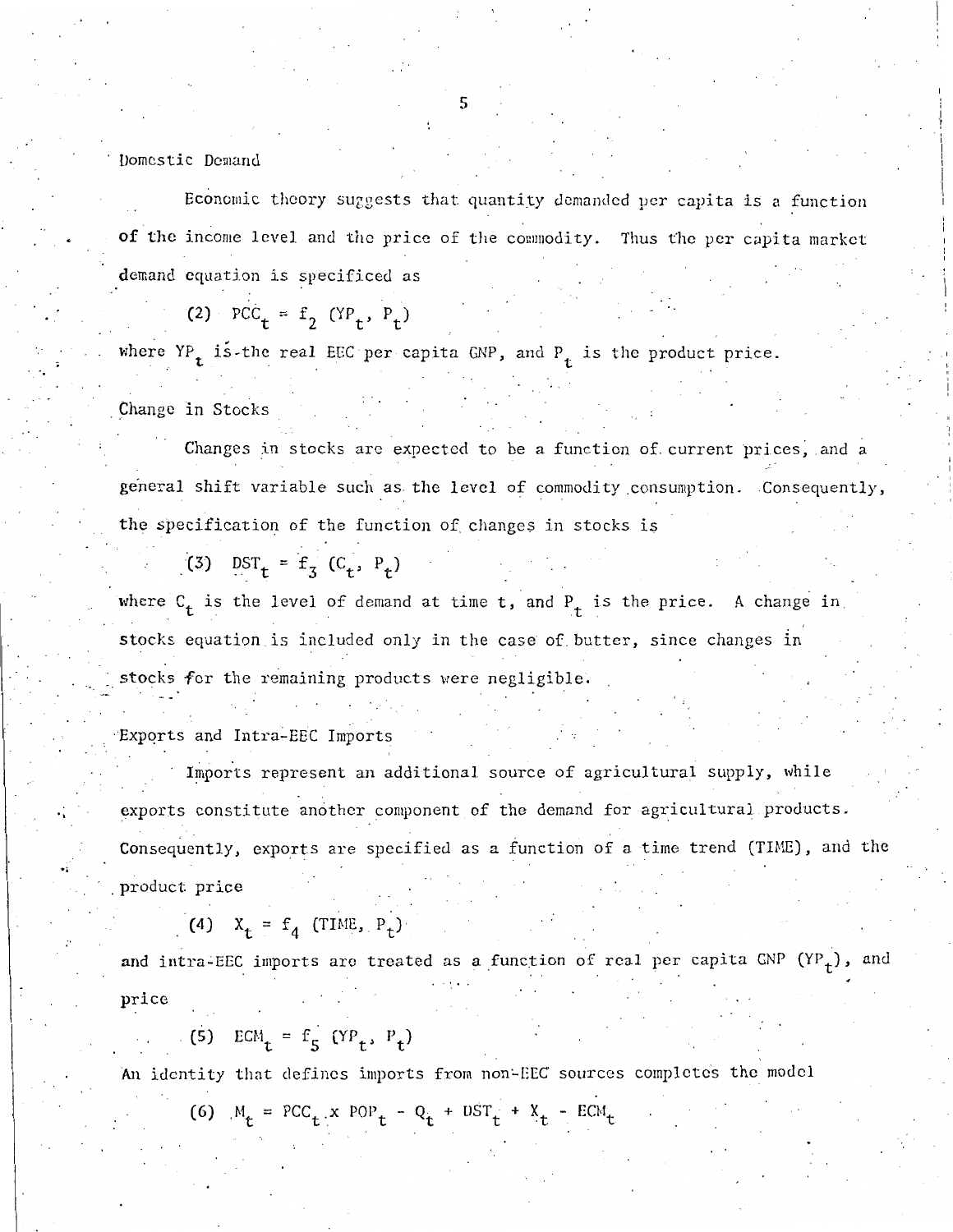where POP<sub>t</sub> is total population in the EEC.

The model specified above was estimated by three-stage least squares using annual data from 19S3-72. The estimated equations, the identities and variable definitions are presented in Table 1.

-6

## MODEL VALIDATION AND PREDICTION

An extensive number of validation measures were calculated to evaluate the efficacy of the model as a predictive device within the sample period. Values for key validation measures are presented in Table 2. The comparatively low Root Mean Square Errors for all equations suggest that the model would. reproduce sample data with a high degree of accuracy. The Theil coefficients were near zero except for the intra-EEC imports of milk and butter. The correlations between actual and predicted values were high for all equations of the model predicting also a high proportion of turning points (except the equations for the per capita consumption of butter and the intra-EEC imports of eggs) over the period 1953-72.

# THE EFFECT OF THE CAP

In order to obtain an approximate order of magnitude of the quantitative effects of the CAP, the estimated model was used to derive for the years 1968-72 (the period when the single market stage of the CAP was in operation), the value of total EEC imports (TM), imports from intra-EEC (ECM) and from non-EEC sources (M) under free-trade conditions. The free-trade ideal situation was approximated by equating domestic prices in the Common Market to world prices (Table 3). By comparing the difference between the hypothetical import figures (e.g. M) under free-trade, and the actual (observed) values, one **can** make use of the classification scheme of the effects of integration proposed by the EFTA Secratariat.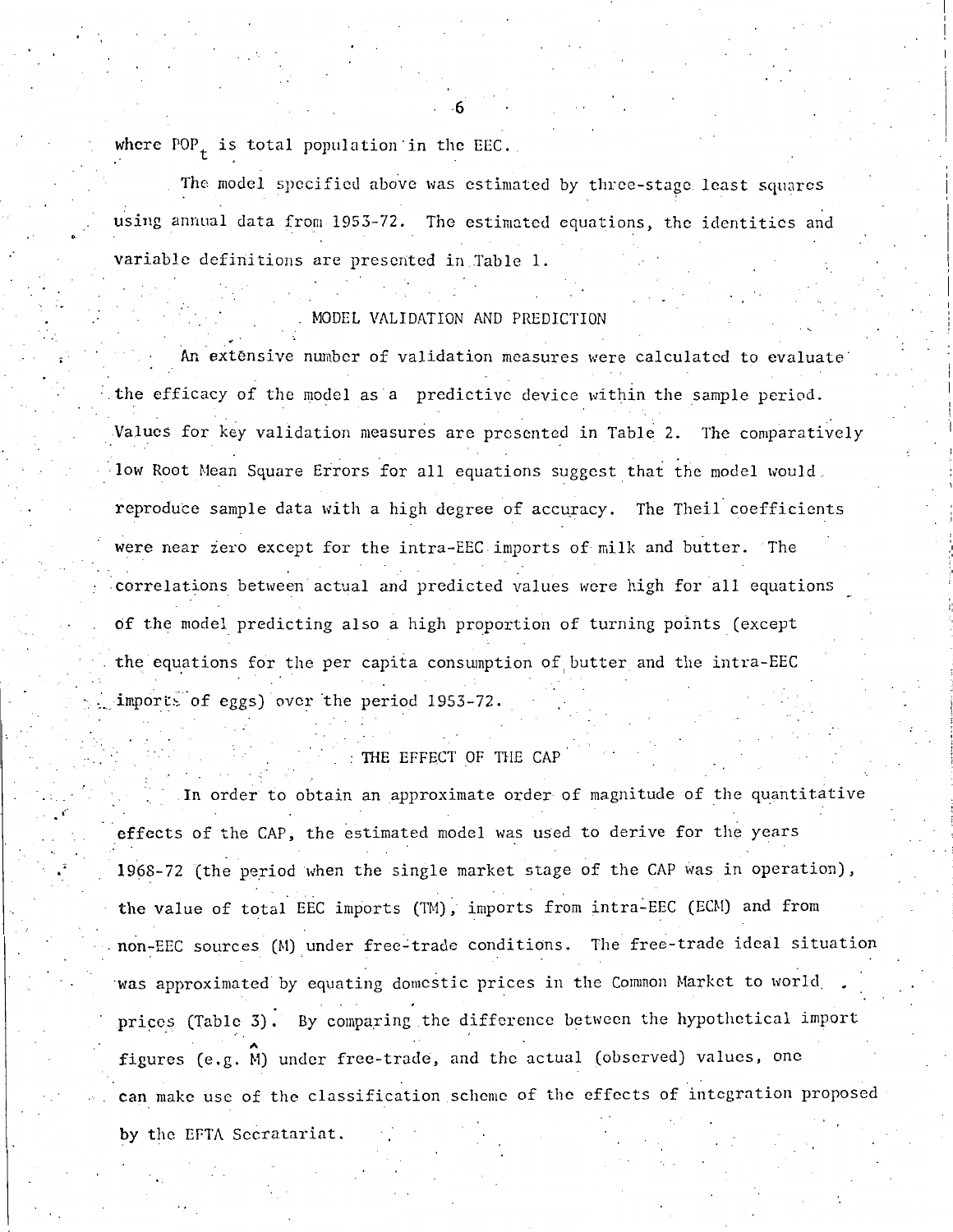| MARKET AGRICULTURE MODEL (1953-72) AND LIST OF VARIABLES                                                                                                                                                                                                                                                                                                                                                                                                                                                                                                                                                                                                                            |  |
|-------------------------------------------------------------------------------------------------------------------------------------------------------------------------------------------------------------------------------------------------------------------------------------------------------------------------------------------------------------------------------------------------------------------------------------------------------------------------------------------------------------------------------------------------------------------------------------------------------------------------------------------------------------------------------------|--|
| (standard errors in parentheses)                                                                                                                                                                                                                                                                                                                                                                                                                                                                                                                                                                                                                                                    |  |
| $1.$ Heat                                                                                                                                                                                                                                                                                                                                                                                                                                                                                                                                                                                                                                                                           |  |
| (I.1) $AQ_t = -1463.63 + 29.45$ LIVE <sub>t</sub> $-138.41$ AP5 <sub>t</sub> $+26.27$ AP1 <sub>t</sub> $-35.12$ AP3 <sub>t</sub> (639.17) (1.76) (108.03) (2.99) (7.31)                                                                                                                                                                                                                                                                                                                                                                                                                                                                                                             |  |
| (I.2) PCAC <sub>t</sub> = 208.5 + 369.80 YP <sub>t</sub> - .040 AP1 <sub>t</sub> - 1.29 AP3 <sub>t</sub><br>(11.74) (9.47) (9.95) t (.153)                                                                                                                                                                                                                                                                                                                                                                                                                                                                                                                                          |  |
| (1.3) $AX_t = 195.20 + 7.72$ TIME - .829 AP9 t<br>(44.68) (2.09) (.606)                                                                                                                                                                                                                                                                                                                                                                                                                                                                                                                                                                                                             |  |
| (I.4) AECM <sub>t</sub> = -526.92 + 819.99 YP <sub>t</sub> + 2.23 AP1 <sub>t</sub> - 5.54 AP3 <sub>t</sub><br>(108.55) (87.44) (.867) (.864)                                                                                                                                                                                                                                                                                                                                                                                                                                                                                                                                        |  |
| (1.5) $AM_t = PCAC_t \times POP_t - AQ_t + AX_t - AECM_t$                                                                                                                                                                                                                                                                                                                                                                                                                                                                                                                                                                                                                           |  |
| where:<br>$AQ = EEC$ meat production at time t (1000 m.t.)<br>PCAC = EEC meat consumption per capita<br>$AX = EEC$ meqt exports to non-EEC countries (1000 m.t.)<br>$AECM = intra-EEC$ meat imports (1000 m.t.)<br>$AM = e\times tra-EEC$ meat imports (1000 m.t.)<br>LIVE = total livestock numbers in the EEC (million heads)<br>$YP$ = real GNP per capita in the EEC<br>. TIME = $t = (0,1,2,,n)$<br>$AP5$ = price of feedstuffs at time t in the EEC (cents/kgr)<br>$AP1$ = wholesale beef price at time t in the EEC (cents/kgr)<br>$AP3$ = wholesale pigmeat price at time t in the EEC (cents/kgr)<br>$AP9$ = average wholesale meat price at time t in the EEC (cents/kgr) |  |
| II. Milk                                                                                                                                                                                                                                                                                                                                                                                                                                                                                                                                                                                                                                                                            |  |
| (II.1) $LQ_t = -53844.80 + 5325.86 \text{ COW}_t - 24.19 \text{ AP5}_t + 825.22 \text{ LP2}_t$<br>(6539.66) (409.94) $t = (643.68)$ (193.53)                                                                                                                                                                                                                                                                                                                                                                                                                                                                                                                                        |  |
| (11.2) PCLC <sub>t</sub> = 2934.26 + 975.01 YP <sub>t</sub> - 47.49 LP2 <sub>t</sub><br>(101.82) (106.58) <sup>t</sup> (12.23)                                                                                                                                                                                                                                                                                                                                                                                                                                                                                                                                                      |  |
| (II.3) $LX_t = 126.30 + 31.32$ TIME + 9.19 LP2<br>(62.51) (3.32) (7.05)                                                                                                                                                                                                                                                                                                                                                                                                                                                                                                                                                                                                             |  |
| (II.4) LECM <sub>t</sub> = -978.49 + 338.001 YP <sub>t</sub> + 69.85 LP2 <sub>t</sub><br>(90.47) (95.36) t (10.99)                                                                                                                                                                                                                                                                                                                                                                                                                                                                                                                                                                  |  |
| $(11.5)$ LM <sub>t</sub> = PCLC <sub>t</sub> × POP <sub>t</sub> - LQ <sub>t</sub> + LX <sub>t</sub> - LECM <sub>t</sub>                                                                                                                                                                                                                                                                                                                                                                                                                                                                                                                                                             |  |
| where:                                                                                                                                                                                                                                                                                                                                                                                                                                                                                                                                                                                                                                                                              |  |
| $LQ = EEC$ milk production (1000 m.t.)<br>PCLC = EEC milk consumption per capita<br>$LX = EEC$ milk exports to non-EEC countries<br>LECM = intra-EEC milk imports<br>$LM = extra-EEC$ milk imports<br>$COW = total$ EEC number of cows at time t (million heads)<br>$LP2 =$ producer fluid milk price in the EEC (cents/kgr)                                                                                                                                                                                                                                                                                                                                                        |  |

 $\ddot{\phantom{0}}$ 

 $\ddot{\phantom{a}}_i$ 

 $($ continued)

 $\begin{bmatrix} 2 \\ 3 \\ 1 \end{bmatrix}$ 

1

. . ¥,

 $\left| \begin{array}{c} 1 \\ 1 \end{array} \right|$ 

 $\mathbb{R}$  ]

 $\ddot{\text{a}}$  I  $\mathbb{N}$  :

 $\frac{1}{2}$ 

 $\ddot{\phantom{a}}$ 

 $\ddot{\cdot}$  $\ddot{\cdot}$ 

 $\mathbf{r}$ 

 $\cdot$  ,  $\cdot$   $\cdot$   $\cdot$   $\cdot$   $\cdot$ 

 $\cdot$   $\frac{1}{2}$   $\cdot$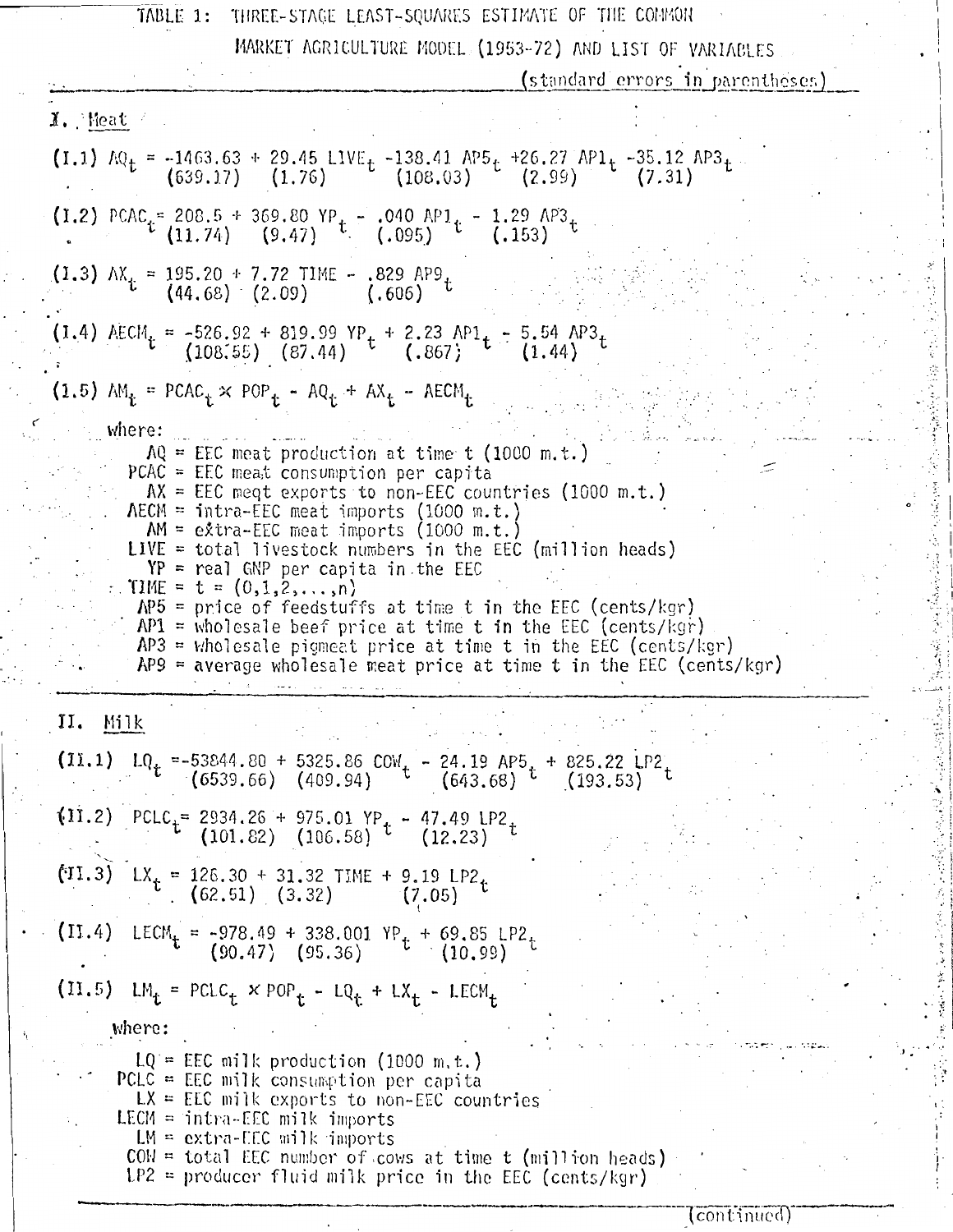|                                         | III. Butter                                                                                                                                                                       |
|-----------------------------------------|-----------------------------------------------------------------------------------------------------------------------------------------------------------------------------------|
| production                              | (III.1)                                                                                                                                                                           |
|                                         | $UQ_t = -106.97 + 598.9 \text{ UPI}_t - 28.88 \text{ LPI}_t + 56.59 \text{ TIME}$<br>(256.81) (142.3) $t = (10.78)$ (5.65)                                                        |
| consumption<br>per capita               | (III.2) PCUC <sub>t</sub> = 66.24 + 24.64 YP <sub>t</sub> - .226 UP2 <sub>t</sub><br>(8.81) (4.63) (.062)                                                                         |
| change in<br>stocks                     | (III.3) DUST $t = 1026.22 - .252$ UC $t = 466.4$ UP1<br>(120.06) (.040) $t = (56.6)$                                                                                              |
| exports to non-<br><b>EEC countries</b> | UX <sub>t</sub> = 339.02 + .087 UOWQ <sub>t-1</sub> - 242.59 UP1<br>(61.34) (.049) t-1 (32.39)<br>(111.4)                                                                         |
| intra-EEC<br>imports                    | (III.5) UECM = -134.37 + 75.59 YP + .387 UP2<br>(29.05) (14.50) <sup>t</sup> (.222)                                                                                               |
| extra-EEC<br>imports                    | $U_M$ = PCUC <sub>1</sub> x POP <sub>1</sub> - UQ <sub>1</sub> + DUST <sub>1</sub> + UX <sub>1</sub> - UECM <sub>1</sub><br>(111.6)                                               |
| where:                                  | $LP1 = EEC$ producer milk price<br>$UOWQ_1 =$ butter production in other CECD<br>$UP1 = EEC$ producer butter price<br>countries at time t-1<br>$UP2 = EEC$ wholesale butter price |
|                                         | W. Cheese                                                                                                                                                                         |
| production                              | $CQ_t = 627.49 + 5.13 CP5 + 48.02 TIME$<br>(38.95) (.695) $t$ (2.86)<br>(IV.1)                                                                                                    |
| consumption<br>per capita               | (IV.2) PCCC = 9.93 + 46.81 YP + .186 CP5 t<br>(2.44) (3.65) t<br>(.050)                                                                                                           |
| exports to non-<br>EEC countries        | $\mathcal{C}X_t = 29.16 + 2.12$ TIME + .426 CP5<br>(6.71) (.465) (.112)<br>(IV.3)                                                                                                 |
| intra-EEC<br>imports                    | (IV.4) CECM = - 144.21 + 97.77 YP + 1.64 CP5 t<br>(7.66) (10.96) t<br>(.149)                                                                                                      |
| extra-EEC<br>imports                    | $CM_t$ = PCCC <sub>t</sub> x POP <sub>t</sub> -CQ <sub>t</sub> + CX <sub>t</sub> - CECM <sub>t</sub><br>(IV.5)                                                                    |
| where:                                  | $CP5 = EEC$ producer cheese price                                                                                                                                                 |
|                                         | <b>Y.</b> Eggs                                                                                                                                                                    |
| production                              | $EQ_t = 959.53 + 6.13 \text{ CHIC}_t - 14.96 \text{ EP1}_t$<br>(634.19) (.841) (5.04)<br>(V.1)                                                                                    |
| consumption<br>per capita               | (V.2) PCEC $t = 111.78 + 35.49$ YP $t^-.517$ EP2 $t$<br>(9.95) (3.27) $t^-.691$                                                                                                   |
| exports to non-<br>EEC countries        | .032 EP2 t<br>(.133)<br>$EX_t = 10.41 + .764$ TIME -<br>(11.39) (.261)<br>(Y,3)                                                                                                   |
| intra-EEC<br>imports                    | (V.4) EECM = 347.40 - 19.26 YP t <sup>-</sup> 2.31 EP2 t<br>(70.10) (24.27) t<br>(.628)                                                                                           |
| extra-EEC<br>imports                    | $EM_t$ = PCEC <sub>t</sub> x POP <sub>t</sub> - EQ <sub>t</sub> + EX <sub>t</sub> - EECM <sub>t</sub><br>(Y.5)                                                                    |
|                                         | where:<br>$EP1 = EEC$ producer egg price<br>$\cdot$ . CHIC = number of live poultry in the EEC<br>$EP2 = EEC$ wholesale egg price                                                 |

 $\ddot{\cdot}$ 

 $\frac{1}{2}$ 

 $\dddot{\cdot}$ 

 $\ddot{\phantom{a}}$ 

 $\frac{1}{2}$ 

 $\begin{bmatrix} 1 & 1 \\ 1 & 1 \\ 1 & 1 \end{bmatrix}$ 

 $\overline{\phantom{a}}$ 

医大豆 医大头

 $\overline{\cdot}$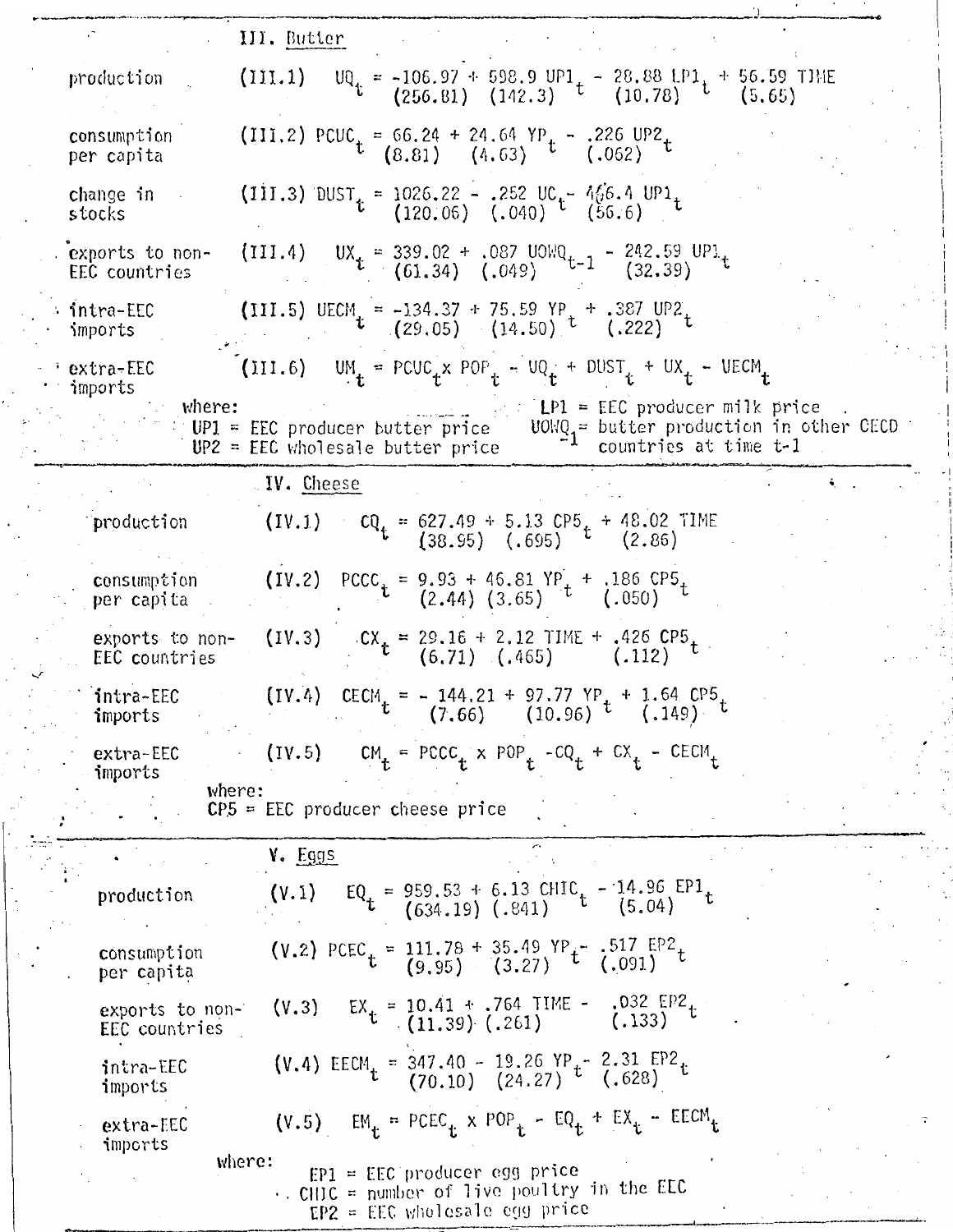| Equation<br>Root Mean<br>Variable<br>Square Error | a | Correlation<br>Between<br>Actual and<br>Predicted | New Theil <sup>b</sup><br>Coefficient |
|---------------------------------------------------|---|---------------------------------------------------|---------------------------------------|
| AQ:<br>289.9                                      |   | .99                                               | .027                                  |
| PCAC<br>0.0007                                    |   | .99                                               | .011                                  |
| <b>AECM</b><br>$-67.7$                            |   | .98                                               | .123                                  |
| LQ<br>1620.3                                      |   | .98                                               | .023                                  |
| <b>PCLC</b><br>0.01                               |   | .90.                                              | .028                                  |
| <b>LECM</b><br>100.3                              |   | .95                                               | .028                                  |
| $-52.4$<br>UQ                                     |   | .97                                               | .047                                  |
| $\Gamma$ PCUC<br>0.0006                           |   | .69                                               | .097                                  |
| <b>UECM</b><br>17.9                               |   | .88                                               | .308                                  |
| CQ<br>34.4                                        |   | .99                                               | .021                                  |
| PCCC<br>0.0002                                    |   | .99                                               | .027                                  |
| <b>CECM</b><br>8.5                                |   | .99                                               | .053                                  |
| EQ<br>108.5                                       |   | .97                                               | .053                                  |
| PCEC<br>0.0004                                    |   | .95                                               | .038                                  |
| EECM<br>36.7                                      |   | .36                                               | .239                                  |

Table 2.--Validation of Three Stage Least Squares Model

The figures are expressed in 1000 metric tons except PCAC, PCLC, PCUC, PCCC, PCEC which are in 1000 metric tons per person.

Σ  $(P_i - A_i)^2$ 

The results of Table 3 lead to the following conclusions: (a) trade diversion, where intra-EEC imports increase due to a shift from lowcost producers outside the European Community to higher-cost producers within the Community, was the common experience of all commodity groups under consideration; and (b) the extent of diversion of trade from non-EEC sources was particularly severe in the case of milk and butter, as recent estimates of the degree of CAP protection have suggested [9].

The above evidence suggests that the adoption of the CAP has affected the pattern of farm trade flows between the Common Market and the rest of the world. A qualification that must be kept in mind is a crucial assumption of our methodology, that existing world prices would have prevailed even under free-trade conditions for agricultural products.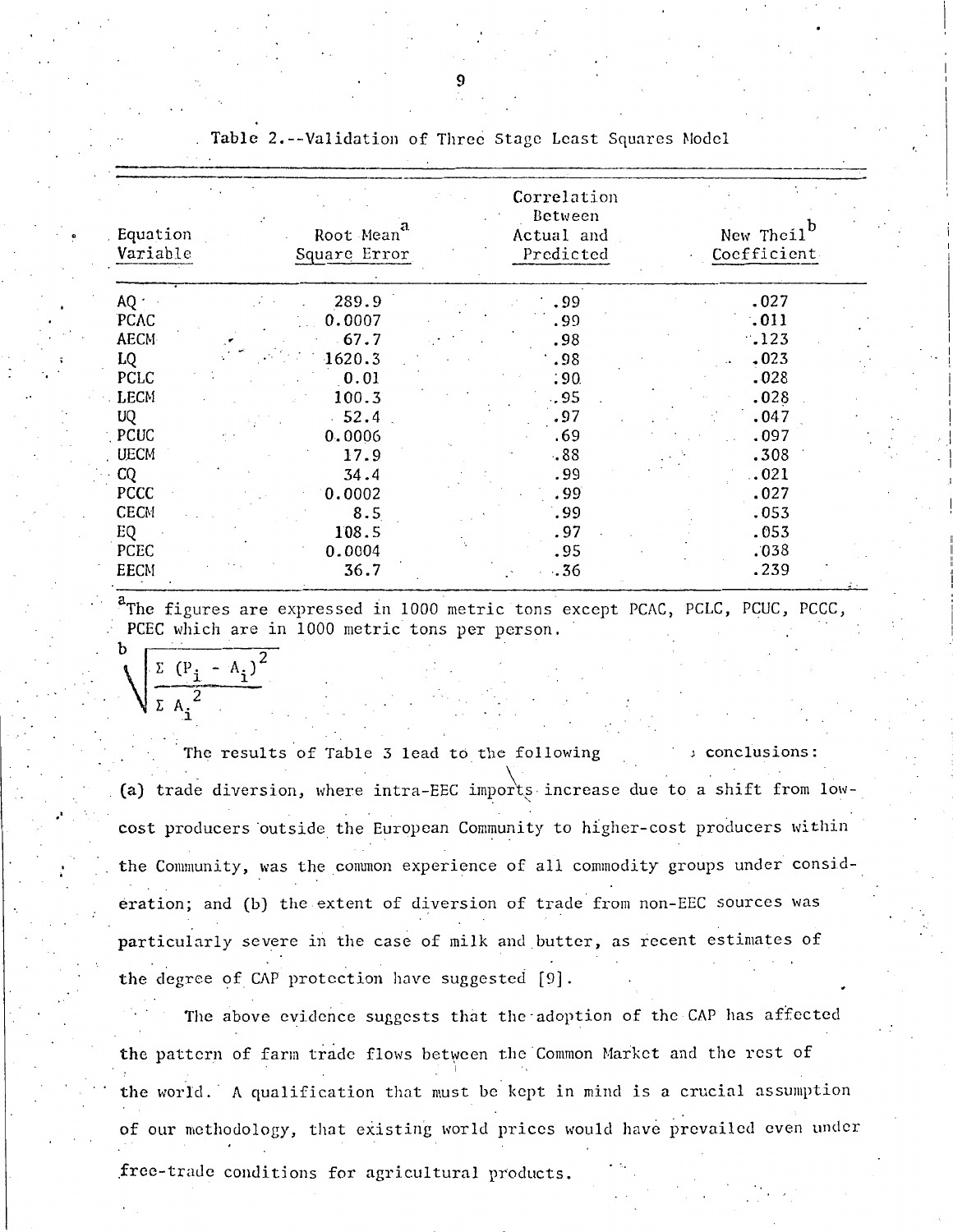# TABLE <sup>3:</sup> Estimates of Trade Diversion in the EEC as Compared

|  |  |  |  | to Free Trade (1000 metric tons) |  |
|--|--|--|--|----------------------------------|--|
|--|--|--|--|----------------------------------|--|

| Commodity Year         |                               | Total Imports                            |                                       |                                                                     | Intra-EEC Imports                 |                                 |                                       |  | Non-EEC Imports                  |                                      |                                                                        |                                                       |
|------------------------|-------------------------------|------------------------------------------|---------------------------------------|---------------------------------------------------------------------|-----------------------------------|---------------------------------|---------------------------------------|--|----------------------------------|--------------------------------------|------------------------------------------------------------------------|-------------------------------------------------------|
|                        |                               | TM<br>V                                  | $\hat{\vec{m}}$                       | $TM-TM$                                                             |                                   | ۸.<br>ECM ECM                   | Λ<br>ECM-ECM                          |  | M                                | $\hat{\mathsf{M}}$                   | $\boldsymbol{\mathsf{\Lambda}}$<br>$M-M$                               |                                                       |
| Meat                   | 68<br>69<br>70<br>71<br>72    | 1381<br>1576<br>1702<br>$1840 -$<br>2258 | 2219<br>2283<br>2860<br>3246<br>74163 | $-838$<br>$-707$<br>$-1158$<br>$-1406$<br>$-1905$                   | 708<br>768<br>906<br>1033<br>1123 | 773<br>859<br>909<br>964<br>997 | $-65$ .<br>$-91$<br>$-3$<br>69<br>126 |  | 673<br>808<br>796<br>807<br>1135 | 1446<br>1424<br>1951<br>2282<br>3166 | $-773$<br>$-616$<br>$-1155$<br>$-1475$<br>$-2031$                      | $TD^2$<br>TD<br>TD<br>TD<br>TD                        |
| Milk                   | 68<br>69<br>70<br>71<br>$-72$ | 564<br>737<br>690<br>831<br>1214         | 7204<br>7756                          | $-6640$<br>$-7019$<br>13302 -12612<br>11636 -10805<br>13644 - 12430 | 531<br>699<br>659<br>800<br>1195  | 239<br>276<br>337<br>444<br>519 | 292<br>423<br>322<br>356<br>676       |  | 33<br>38<br>31<br>31             | 6965<br>7480                         | $-6932$<br>$-7442$<br>12965 - 12934<br>11192 -11161<br>19 13125 -13106 | TD<br>TD<br>TD<br>TD<br>TD                            |
| Butter                 | 68<br>69<br>70<br>71<br>72    | 83<br>76<br>146<br>130<br>128            | 938<br>986<br>977<br>708<br>718       | $-855$<br>$-910$<br>$-831$<br>$-578$<br>$-590$                      | 66<br>69<br>142<br>117<br>119     | 33<br>41<br>49<br>65<br>73      | 33<br>28<br>93<br>52<br>46            |  | 17<br>7<br>4<br>13<br>9          | 905<br>945<br>928<br>643<br>645      | $-888$<br>$-938$<br>$-924$<br>$-630$<br>$-636$                         | TD<br>TD<br>TD<br>TD<br>TD                            |
| Cheese :               | 68<br>69<br>70<br>71<br>72.   | 271<br>292<br>328<br>360<br>390          | 317<br>380<br>415<br>412<br>421       | -46<br>$-88$<br>$-87$<br>$-52$<br>$-31.$                            | 191<br>223<br>244<br>282<br>310   | 186<br>201<br>213<br>245<br>273 | 5<br>22<br>31<br>37<br>37             |  | 80<br>69<br>84<br>78<br>80       | 131<br>179<br>202<br>167<br>148      | $-51$<br>$-110$<br>$-118$<br>$-89$<br>$-68$                            | TD<br>TD<br>TD<br>TD<br>TD                            |
| Eggs<br>$\mathbf{r}^*$ | 68<br>69<br>70<br>71<br>72    | 156<br>183<br>197<br>209<br>218          | 195<br>203<br>202<br>290<br>515       | $-39$<br>$-20$<br>$-5$<br>$-81$<br>$-297$                           | 116<br>151<br>179<br>187<br>197   | 195<br>203<br>202<br>194<br>182 | $-79$<br>$-52$<br>$-23$<br>$-7$<br>15 |  | 40<br>32<br>18<br>22<br>21       | 0<br>0<br>0<br>96<br>333             | 40<br>$-32$<br>18<br>$-74$<br>$-312$                                   | NE <sup>2</sup><br><b>NE</b><br><b>NE</b><br>TD<br>TD |

1 11,1, EtM, and~ are imports estimated under world prices. TM, ECM and M are actual irilports.

 $\mathbf{I}$  .

2TD denotes trade diversion, and NE, no integration effect.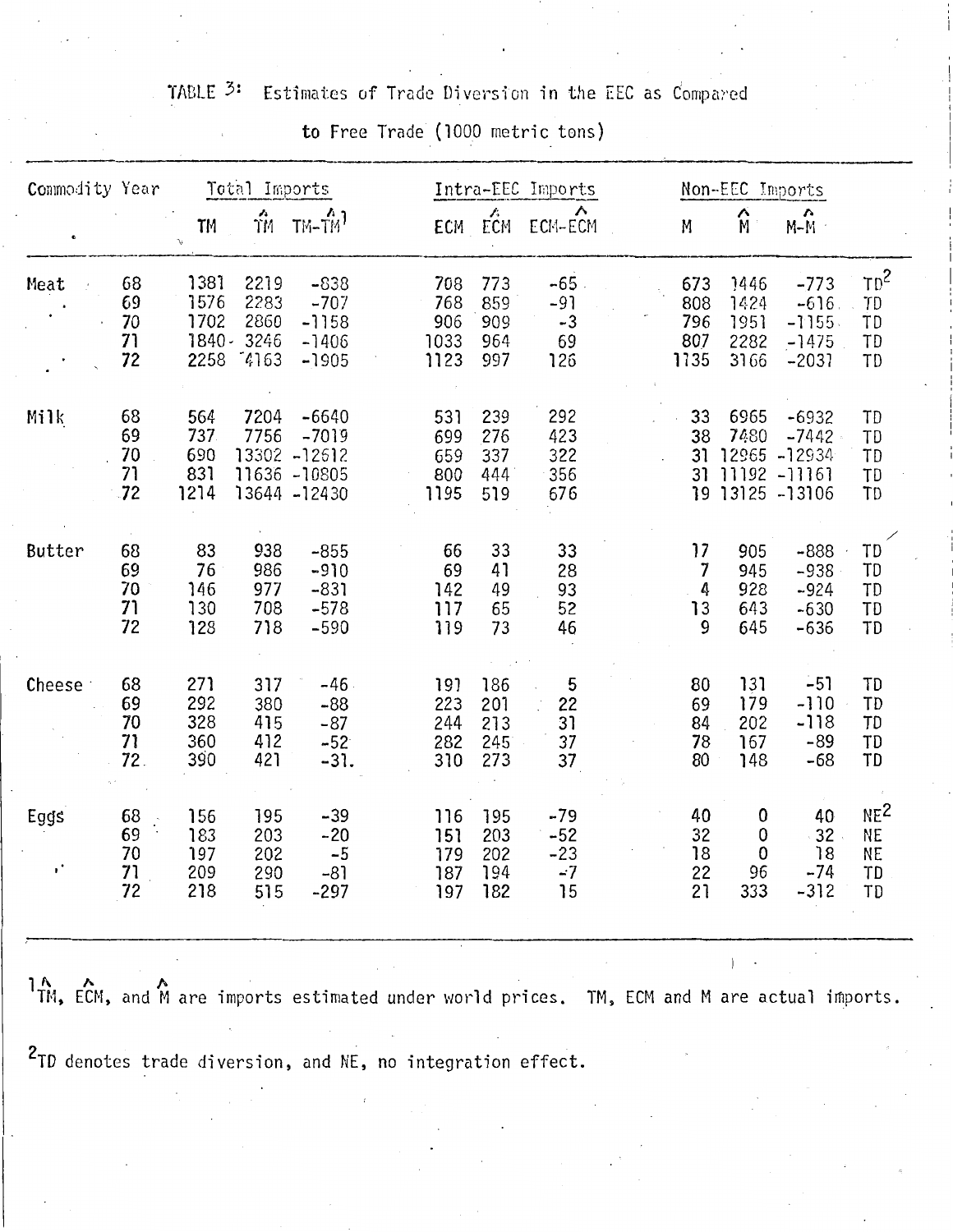#### FOOTNOTES

Emilio Pagoulatos is Associate Professor of Economics and Research Associate of the Center for International Studies of the University of Missouri-St.Louis; David Debertin and Angelos Pagoulatos are, respectively, Associate and Assistant Professor of Agricultural Economics at the University of Kentucky. Financial support from the Kentucky Agricultural Experiment Station and the Center for International Studies of the University of Missouri-St. Louis is gratefully acknowledged.

 $\mathbf{1}_{\texttt{Prior}}$  to the formation of the European Community, the six original members had engaged in different policies directed toward protection of the farm sector through price supports, subsidy measures and import controls. The adoption of the C.A.P. was largely an attempt to eliminate the diversity of pre-EEC farm support systems of the individual members and still preserve their protectionist nature. Furthermore, not all of the original six were equally protectionist. The Netherlands, for example, has traditionally had the least protected agriculture as compared to the other members.

For a detailed discussion of the set of policy measures and the institutional arrangements of the CAP, see [3, 5, 7].

These prices are known as "target (or indicative) prices" for cereals and milk; "basic prices" for pigmeat; and "guide prices" for beef and veal.

"Threshold prices" are minimum duty-paid import prices for cereals, dairy products and beef and veal; and are known as "sluicegate prices" for pigmeat, poultry meat and eggs.

The individual products inlouded in this study are: meat, milk, butter, cheese and eggs. Data sources are [6, 12].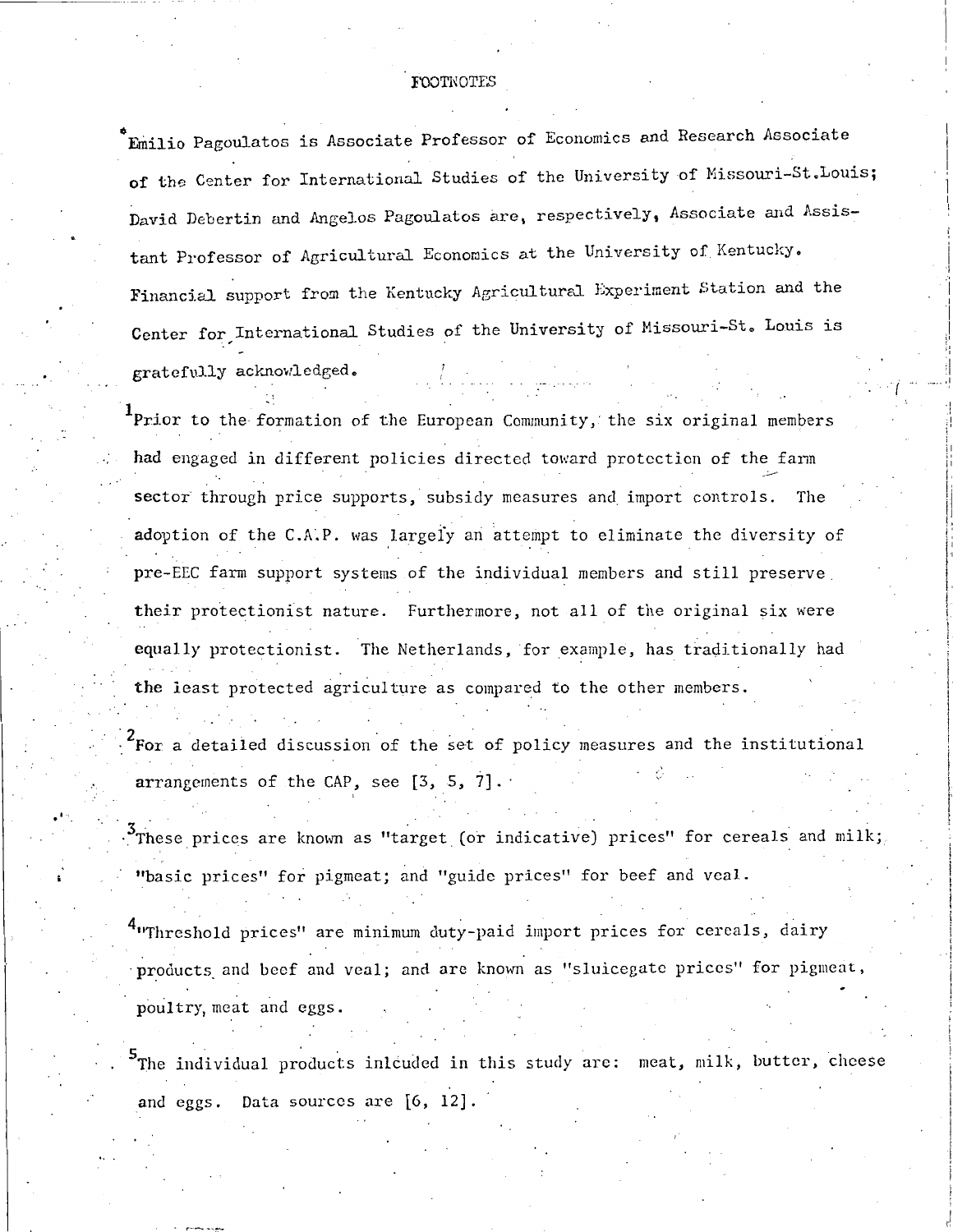- [1] Carney, M.K., "Agricultural Trade Intensity: The European Markets and the U.S.", American Journal of Agricultural Economics, 55 (November  $1973$ : 637-640.
- [2] E.F.T.A. Secretariat, The Trade Effects of EFTA and the EEC: 1959-67, Geneva: E.F.T.A., 1972.
- [3] Hudson, J.F., The Common Agricultural Policy of the European Community, Foreign Agricultural Service M-255, U.S.D.A., Washington, D.C.: November, 1973.
- Knox, F., The Common Market and World Agriculture: Trade Patterns in  $[4]$ Temperate Zone Foodstuffs, New York: Praeger Publishers, 1972.
- [5] Marsh, J. and C. Ritson, Agricultural Policy and the Common Market, London: P.E.P., Chatham House, 1971.
- [6] (O.E.C.D., Food Consumption Statistics, Paris: O.E.C.D. (various issues)
- O.E.C.D., Agricultural Policy of the European Economic Community,  $\lceil 7 \rceil$ Paris: O.E.C.D., 1974.
- [8] Pagoulatos, E., "The Effect of E.E.C.'s Common Agricultural Policy on United States Farm Exports: An Empirical Estimate", Rivista Internationale di Scienze Economiche e Commerciali, 24 (March 1977):  $220 - 231.$
- [9] Sampson, G.P. and A.J. Yeats, "An Evaluation of the Common Agricultural Policy as a Barrier Facing Agricultural Exports to the European Economic Community", American Journal of Agricultural Economics, 59 (February, 1977): 99-106.
- Sorenson, V.L. and D.E. Hathaway, The Grain-Livestock Economy and Trade  $[10]$ Patterns of the EEC, Michigan State University, Research Report No. 5, 1968.